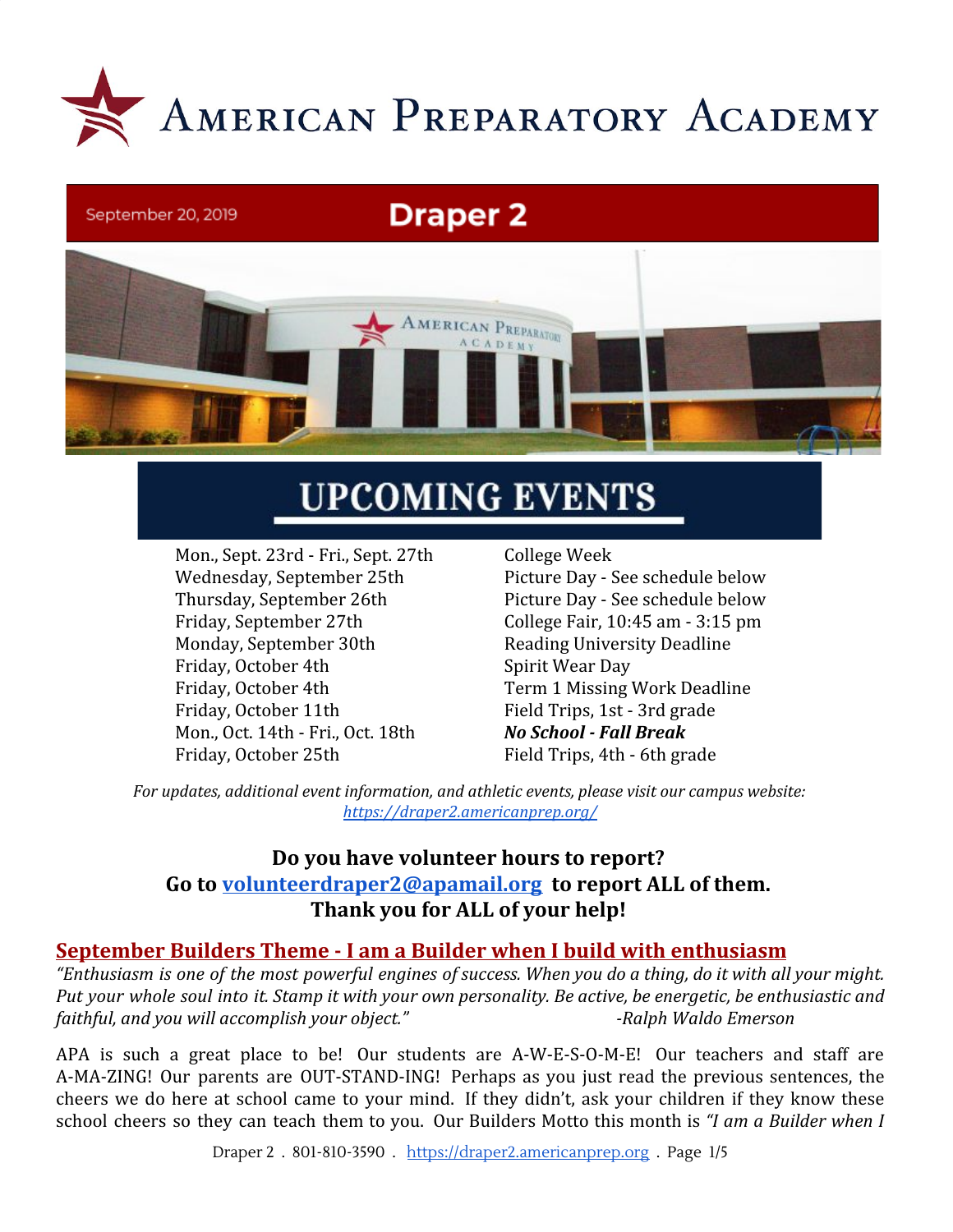

*show enthusiasm!"* This enthusiastic building attitude is just one of our school's building foundations *(see Parent-Student Handbook, p. 9).* Enthusiasm is a talent that grows and develops with practice. Enthusiasm is contagious. It can elevate us and encourage us, even help us accomplish our goals. Let's continue to show and share our enthusiasm as we learn and grow.

*Click here for a great video about enthusiasm - <https://www.youtube.com/watch?v=xXD58zLOz3w>*

#### **From the Academic Office**

#### **Academic Update – Cursive**

This year our students have already learned a lot of great skills and concepts! One skill that ALL students learn at American Prep is penmanship and cursive.

American Prep is a cursive only school for all elementary grades (K-6). Please encourage your students to practice writing cursive at home and to be using their best penmanship skills. Starting in November, all American Prep upper elementary students (grades 4-6) will be required to complete their school work using their new cursive skills, no work done in printed writing will be accepted. Students in grades K-3 will learn cursive in their homeroom classes and will need to write in cursive as they learn the new letters. Students will continue to learn and practice these skills for the entire year.

# **Picture Day Schedule**

| <u>Wednesday, September 25th</u> |
|----------------------------------|
| Mrs. Durling                     |
| Mr. Nath                         |
| Mrs. Henry                       |
| Mrs. Diamond                     |
| Mrs. Mair                        |
| Mrs. Hooley                      |
| Mrs. Hyer                        |
| Mr. Pope                         |

Ms. Cain **Mrs.** Cain Mrs. Jaccard Mrs. Sahagun Mrs. Garcia Mrs. Erickson Mrs. Bergman Ms. Eakins - AM Ms. Butler Mr. Henderson Mr. Wanner Ms. Beal Ms. Bodily Ms. Eakins - PM Ms. McKeever Ms. Tefteller Mr. Palumbos

#### **Wednesday, September 25th Thursday, September 26th**

Ms. Bodtcher Ms. Limbean Mrs. Davis Mrs. Foster Mrs. Herrera Mrs. Johanson Mrs. Minnear Mrs. Malan Mrs. Wilding Ms. Hathorne - AM Mrs. Burkholder Ms. Hathorne - PM Ms. Strong Ms. Smith Mrs. McKeague Mr. Ames Ms. Weiss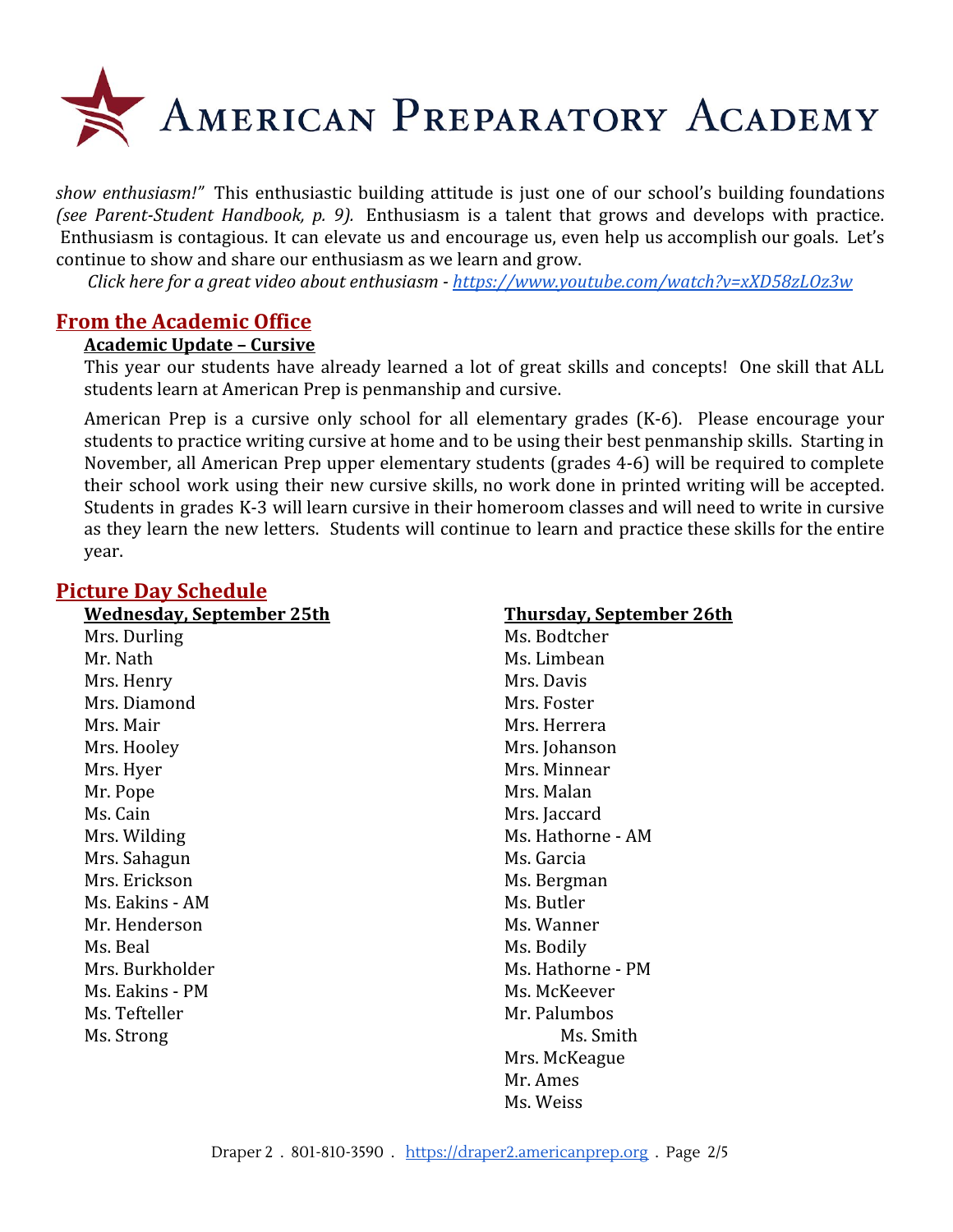

# **School Lunch for Field Trips**

Field trips are coming up on October 11th *(1st- 3rd grades)* and October 25th *(4th - 6th grades)*! *BUT: we will not be providing school lunch to students on field trips.*

Please pack a lunch for your child that day -- even if you ordinarily buy school lunch.

# **From the Administrative Office**

#### **Volunteer Opportunity**

We would love your assistance at Drop Off and Pick Up to help supervise students inside and outside. Follow this link to volunteer: <https://www.signupgenius.com/go/60b044faaab2ca1fd0-drop>

# **From our Front Office Staff**

#### **Temporary Pick-Up Tags**

If you need to pick up your student at a different time -- *for example: you have a dentist appointment at* 3:37pm and need to pick your student up at 3:15pm, but your normal dismissal time is 3:45pm -- please email [mcarman@apamail.org](mailto:mcarman@apamail.org) to get a tag that will allow you to enter campus early.

#### **Attendance**

Reporting your student's absence is a TWO-step process:

- 1. Email [d2attendance@apamail.org](mailto:d2attendance@apamail.org) with your child's name, grade, and teacher's name Or, you can call the front office at 801-810-3590, select the attendance option and leave a message with the *same information (student name, grade, and teacher's name)* **AND**
- 2. Email your student's homeroom teacher.

#### **If your student is sick during the day**

We've had lots (and lots and LOTS) of students come to the office with some type of sickness or another. If your student visits us here, we'll start by taking their temperature. If the temperature reads 99 or higher, we will call you so you can decide how you'd like to proceed. If the temperature is in a normal range, we'll let your student rest here for a spell, to see if that helps. If there is no vomiting, no fever, or no other telling symptoms, we'll encourage your student to go back to class.

● Please remember that, if your student vomits, he/she must be vomit-free for a full 24 hours before he/she can return to school.

# **From our Family School Organization (FSO)**

By Nicole Harman

We would like to thank everyone who volunteered their time before and during the Fall Festival. This year's Festival was a huge success and we could not have done it without you! THANK YOU to all the parents who donated items to the Student Government Bake Sale -- there were a lot of yummy treats to choose from! THANK YOU, also, to everyone who joined in the fun with us! We loved watching everyone play, socialize, and come together as a school community.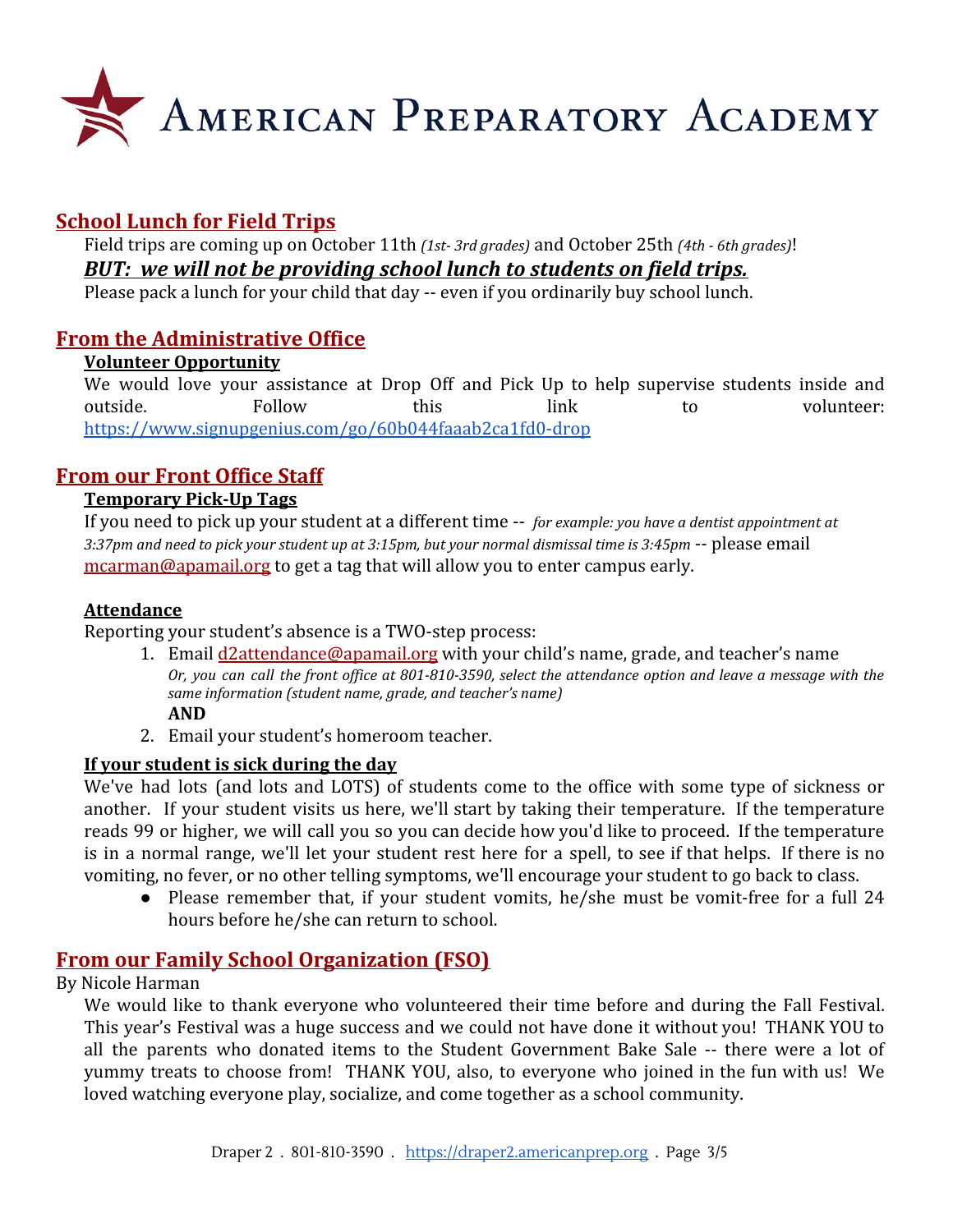

Do you have box tops laying around your house? Please send them in to your teacher! Also, did you know that there's an app for box tops, now? It's simple and easy to use -- just download the app to your phone! When creating your account choose: **American Preparatory Academy Draper 2 Campus** and then start scanning your receipts! This week, I bought Annie's Macaroni and Cheese from Costco and earned our school \$1.20 just by scanning my receipt. \$1.20 might not seem like a lot of money but it's amazing how quickly these small amounts add up!

#### **Character Development Corner**

#### by Mandy Brown

**COLLEGE WEEK** is next week, September 23rd-27th.

Here are some events your students will be part of, that you can ask them about!

1. **Posters** of all of the teachers, instructors, and staff members will be found around the school. These posters talk about the experiences staff members had after high school, and are both fun and inspiring!

2. **Chew Time Videos** will be shown DAILY and feature an introductory video to kick off the week, as well as featurettes of four nearby colleges.

3. Our **College Fair** will be held on Friday the 27th with special guests presenting college and career experiences, as well as games and college swag. Watch for your student's 2019 bookmark!

4. Finally, on Friday the 27th students and staff may **wear their favorite college spirit wear shirts** (with regular Friday uniform on the bottom). We are excited about this fun tradition!

## **School Lunch**

This is a reminder to order meals for October.<https://apalunch.h1.hotlunchonline.net/>

All orders must be placed 48 hours in advance. For example, if you want your student to have lunch on Tuesday, October 1st, please order by Sunday, September 29th at 11:59 p.m.

Also, the menu is posted thru January 2020. Please remember you must select and order for each child. To get to the NEXT MONTH after selecting your items, you MUST scroll to the top and on the TODAY tab click the arrow (next).

If you need help ordering lunch, our school lunch workers are available 9am - 1pm. You can also email *lunch@apamail.org* for assistance.

## **American Preparatory Education Foundation**

Michelle Goudge, Executive Director *e: mgoudge@americanprepfoundation.org | p: 801.661.1928*



#### **School Supplies Donation Drive**

Because APA provides school supplies to all of its students, as parents we don't have to go to Target or WalMart alongside everyone else who is doing their back to school shopping for notebooks, pencils, crayons, etc. But this is a significant expense for APA, so Friends of APA is looking for